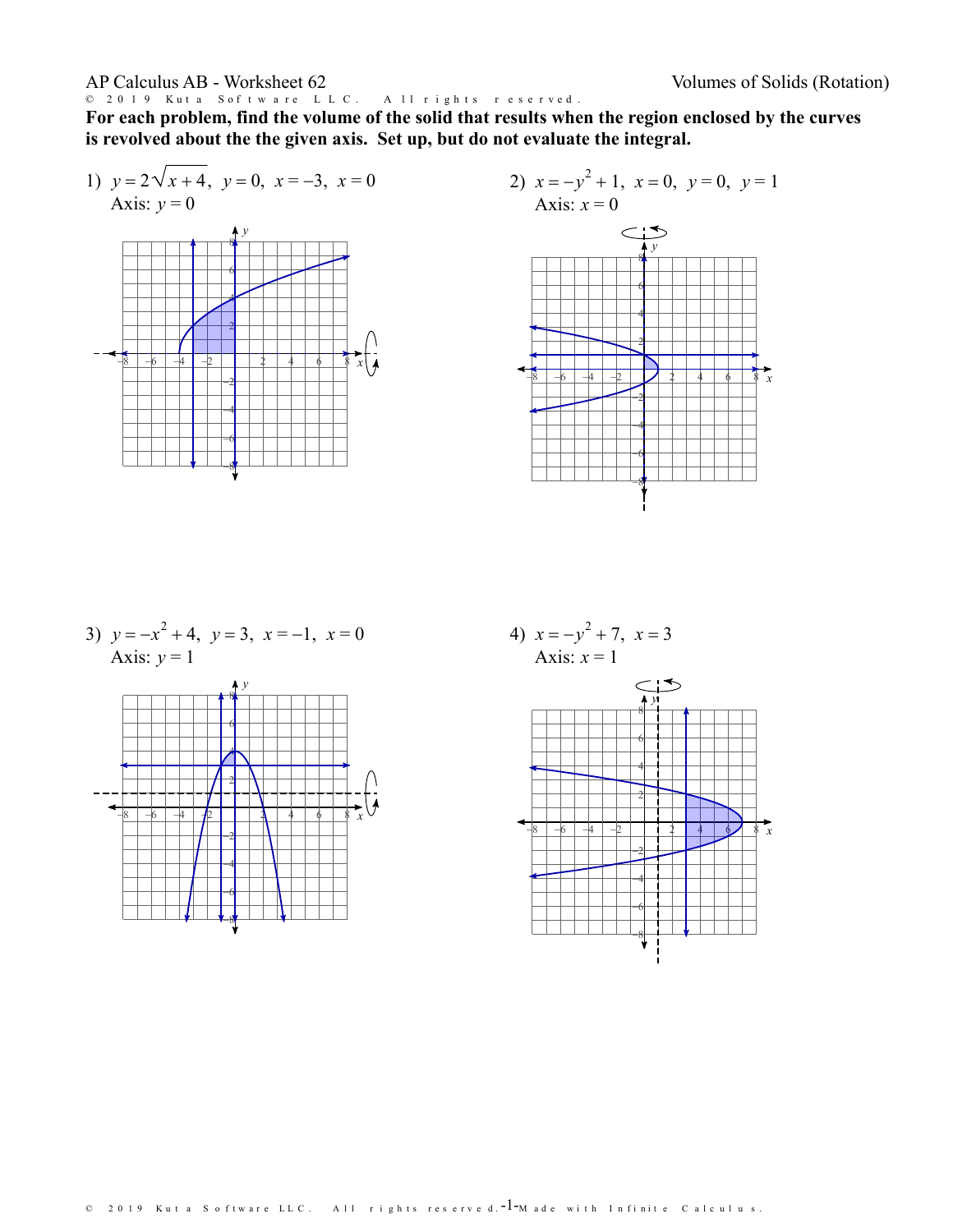**For each problem, find the volume of the solid that results when the region enclosed by the curves is revolved about the given axis.**

*x*

5)  $x = y^2$ ,  $x = 0$ ,  $y = 2$ Axis:  $x = 0$  $\subset$ :5 *y* 8 THTT  $\overline{6}$  , and the set of  $\overline{6}$ 4<del>. . . . . . . . . . .</del> 2  $-8$   $-6$   $-4$   $-2$   $\bigvee$  2 4 6 8 x -8-6-4-2





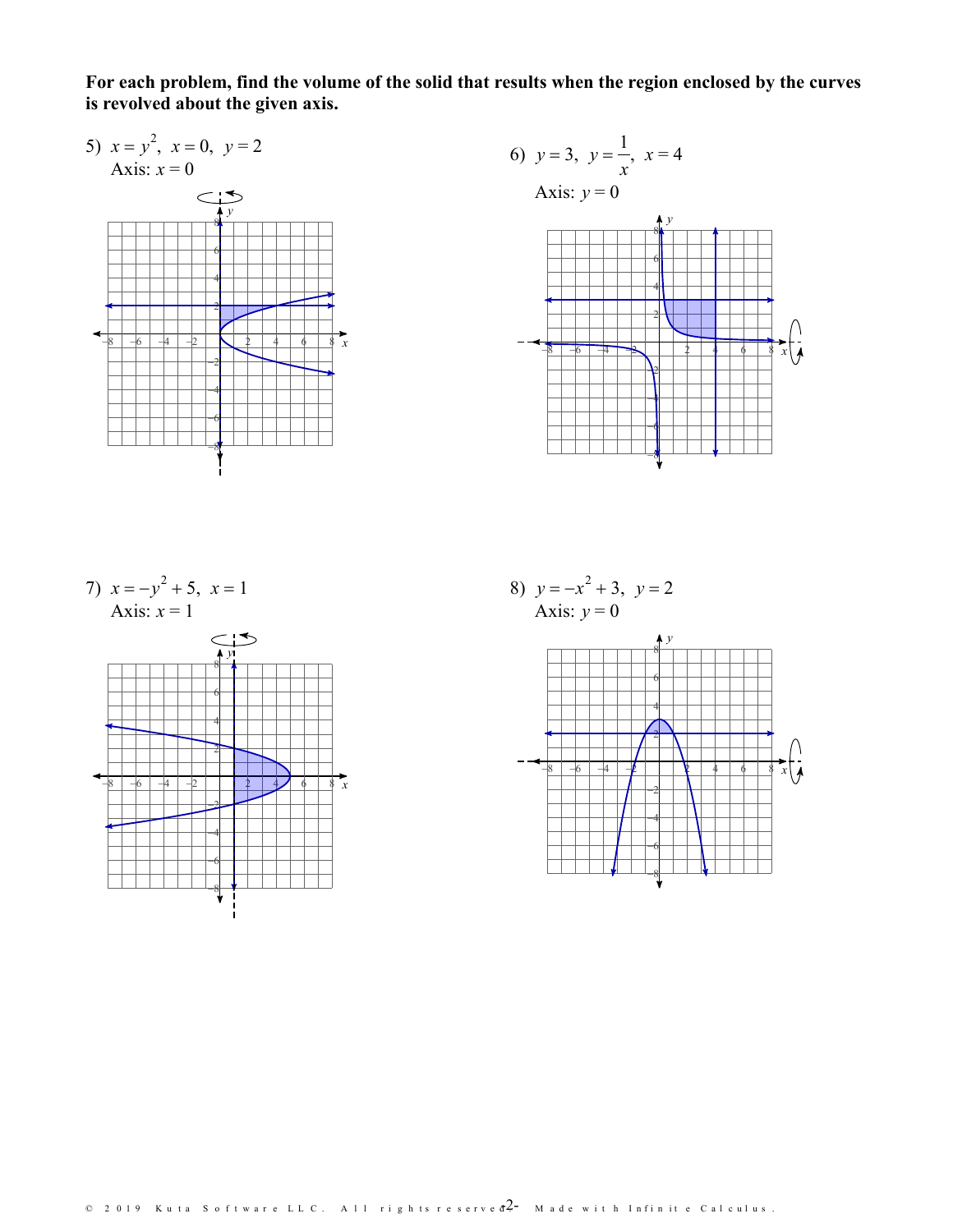9)  $x = -y^2 + 7$ ,  $x = 3$ ,  $y = 0$ ,  $y = 1$ <br>Axis:  $x = 0$